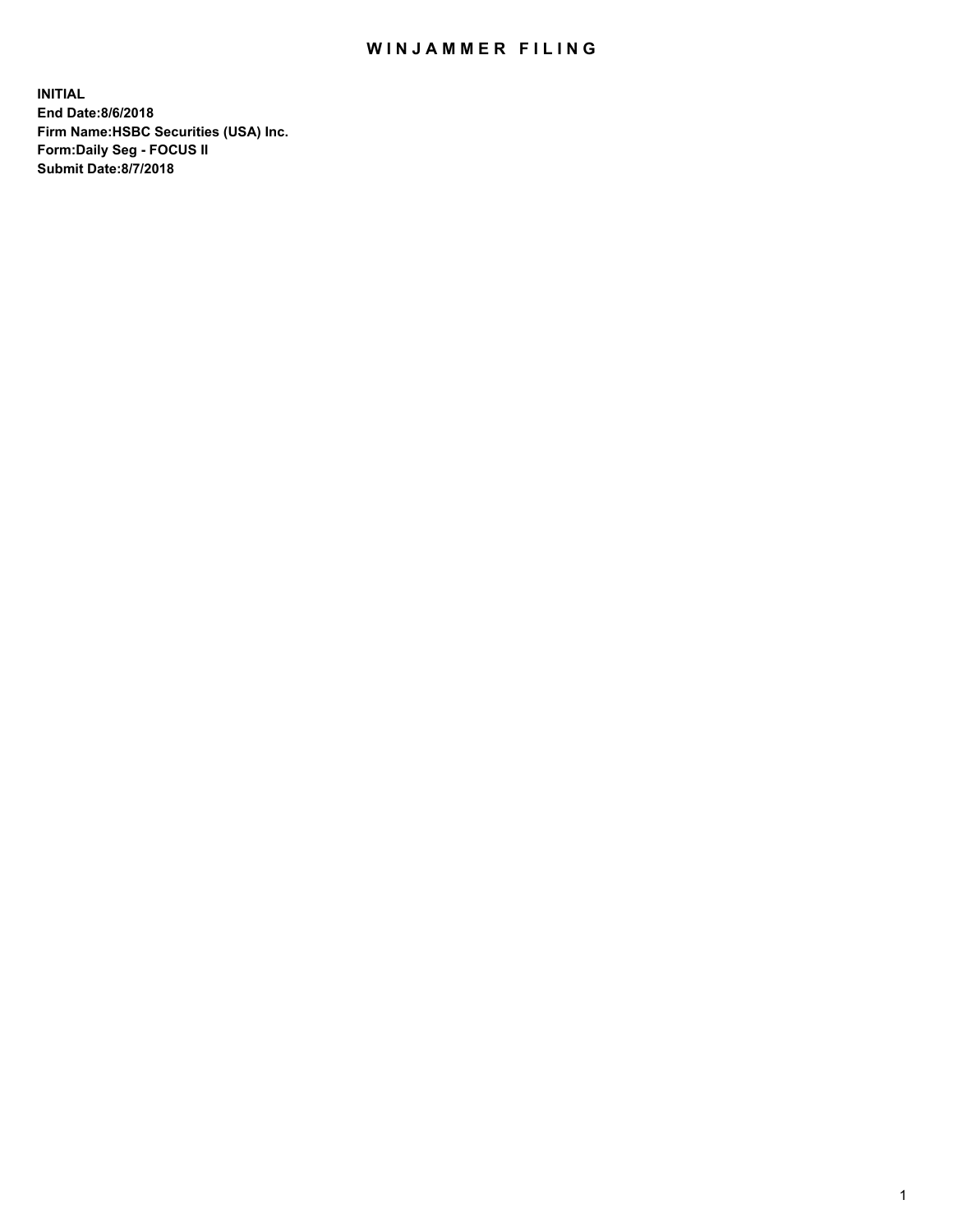**INITIAL End Date:8/6/2018 Firm Name:HSBC Securities (USA) Inc. Form:Daily Seg - FOCUS II Submit Date:8/7/2018 Daily Segregation - Cover Page**

| Name of Company                                                                                                                                                                                                                                                                                                                | <b>HSBC Securities (USA) Inc.</b>                           |
|--------------------------------------------------------------------------------------------------------------------------------------------------------------------------------------------------------------------------------------------------------------------------------------------------------------------------------|-------------------------------------------------------------|
| <b>Contact Name</b>                                                                                                                                                                                                                                                                                                            | <b>Michael Vacca</b>                                        |
| <b>Contact Phone Number</b>                                                                                                                                                                                                                                                                                                    | 212-525-7951                                                |
| <b>Contact Email Address</b>                                                                                                                                                                                                                                                                                                   | michael.vacca@us.hsbc.com                                   |
| FCM's Customer Segregated Funds Residual Interest Target (choose one):<br>a. Minimum dollar amount: ; or<br>b. Minimum percentage of customer segregated funds required:% ; or<br>c. Dollar amount range between: and; or<br>d. Percentage range of customer segregated funds required between:% and%.                         | 147,000,000<br><u>0</u><br>0 <sub>0</sub><br>0 <sub>0</sub> |
| FCM's Customer Secured Amount Funds Residual Interest Target (choose one):<br>a. Minimum dollar amount: ; or<br>b. Minimum percentage of customer secured funds required:%; or<br>c. Dollar amount range between: and; or<br>d. Percentage range of customer secured funds required between:% and%.                            | 25,000,000<br><u>0</u><br>0 <sub>0</sub><br>0 <sub>0</sub>  |
| FCM's Cleared Swaps Customer Collateral Residual Interest Target (choose one):<br>a. Minimum dollar amount: ; or<br>b. Minimum percentage of cleared swaps customer collateral required:% ; or<br>c. Dollar amount range between: and; or<br>d. Percentage range of cleared swaps customer collateral required between:% and%. | 95,000,000<br><u>0</u><br>00<br><u>00</u>                   |

Attach supporting documents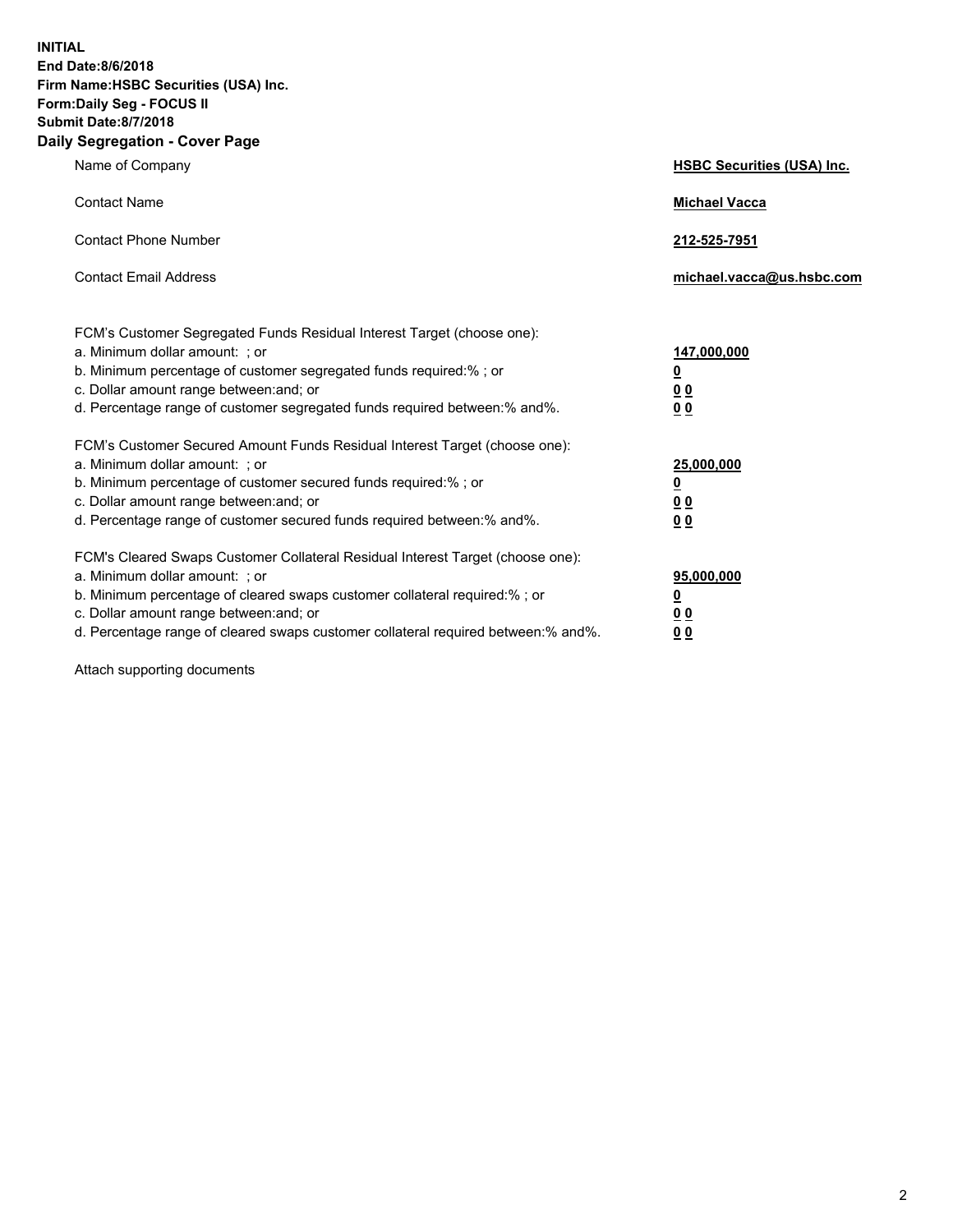**INITIAL End Date:8/6/2018 Firm Name:HSBC Securities (USA) Inc. Form:Daily Seg - FOCUS II Submit Date:8/7/2018 Daily Segregation - Secured Amounts** Foreign Futures and Foreign Options Secured Amounts Amount required to be set aside pursuant to law, rule or regulation of a foreign government or a rule of a self-regulatory organization authorized thereunder **0** [7305] 1. Net ledger balance - Foreign Futures and Foreign Option Trading - All Customers A. Cash **110,209,840** [7315] B. Securities (at market) **58,250,209** [7317] 2. Net unrealized profit (loss) in open futures contracts traded on a foreign board of trade **-6,383,196** [7325] 3. Exchange traded options a. Market value of open option contracts purchased on a foreign board of trade **0** [7335] b. Market value of open contracts granted (sold) on a foreign board of trade **0** [7337] 4. Net equity (deficit) (add lines 1. 2. and 3.) **162,076,853** [7345] 5. Account liquidating to a deficit and account with a debit balances - gross amount **594,622** [7351] Less: amount offset by customer owned securities **-146,634** [7352] **447,988** [7354] 6. Amount required to be set aside as the secured amount - Net Liquidating Equity Method (add lines 4 and 5) **162,524,841** [7355] 7. Greater of amount required to be set aside pursuant to foreign jurisdiction (above) or line 6. **162,524,841** [7360] FUNDS DEPOSITED IN SEPARATE REGULATION 30.7 ACCOUNTS 1. Cash in banks A. Banks located in the United States **101,302,320** [7500] B. Other banks qualified under Regulation 30.7 **0** [7520] **101,302,320** [7530] 2. Securities A. In safekeeping with banks located in the United States **26,626,197** [7540] B. In safekeeping with other banks qualified under Regulation 30.7 **0** [7560] **26,626,197** [7570] 3. Equities with registered futures commission merchants A. Cash **0** [7580] B. Securities **0** [7590] C. Unrealized gain (loss) on open futures contracts **0** [7600] D. Value of long option contracts **0** [7610] E. Value of short option contracts **0** [7615] **0** [7620] 4. Amounts held by clearing organizations of foreign boards of trade A. Cash **0** [7640] B. Securities **0** [7650] C. Amount due to (from) clearing organization - daily variation **0** [7660] D. Value of long option contracts **0** [7670] E. Value of short option contracts **0** [7675] **0** [7680] 5. Amounts held by members of foreign boards of trade A. Cash **44,321,184** [7700] B. Securities **31,624,012** [7710] C. Unrealized gain (loss) on open futures contracts **-6,383,196** [7720] D. Value of long option contracts **0** [7730] E. Value of short option contracts **0** [7735] **69,562,000** [7740] 6. Amounts with other depositories designated by a foreign board of trade **0** [7760] 7. Segregated funds on hand **0** [7765] 8. Total funds in separate section 30.7 accounts **197,490,517** [7770] 9. Excess (deficiency) Set Aside for Secured Amount (subtract line 7 Secured Statement Page 1 from Line 8) **34,965,676** [7380] 10. Management Target Amount for Excess funds in separate section 30.7 accounts **25,000,000** [7780] 11. Excess (deficiency) funds in separate 30.7 accounts over (under) Management Target **9,965,676** [7785]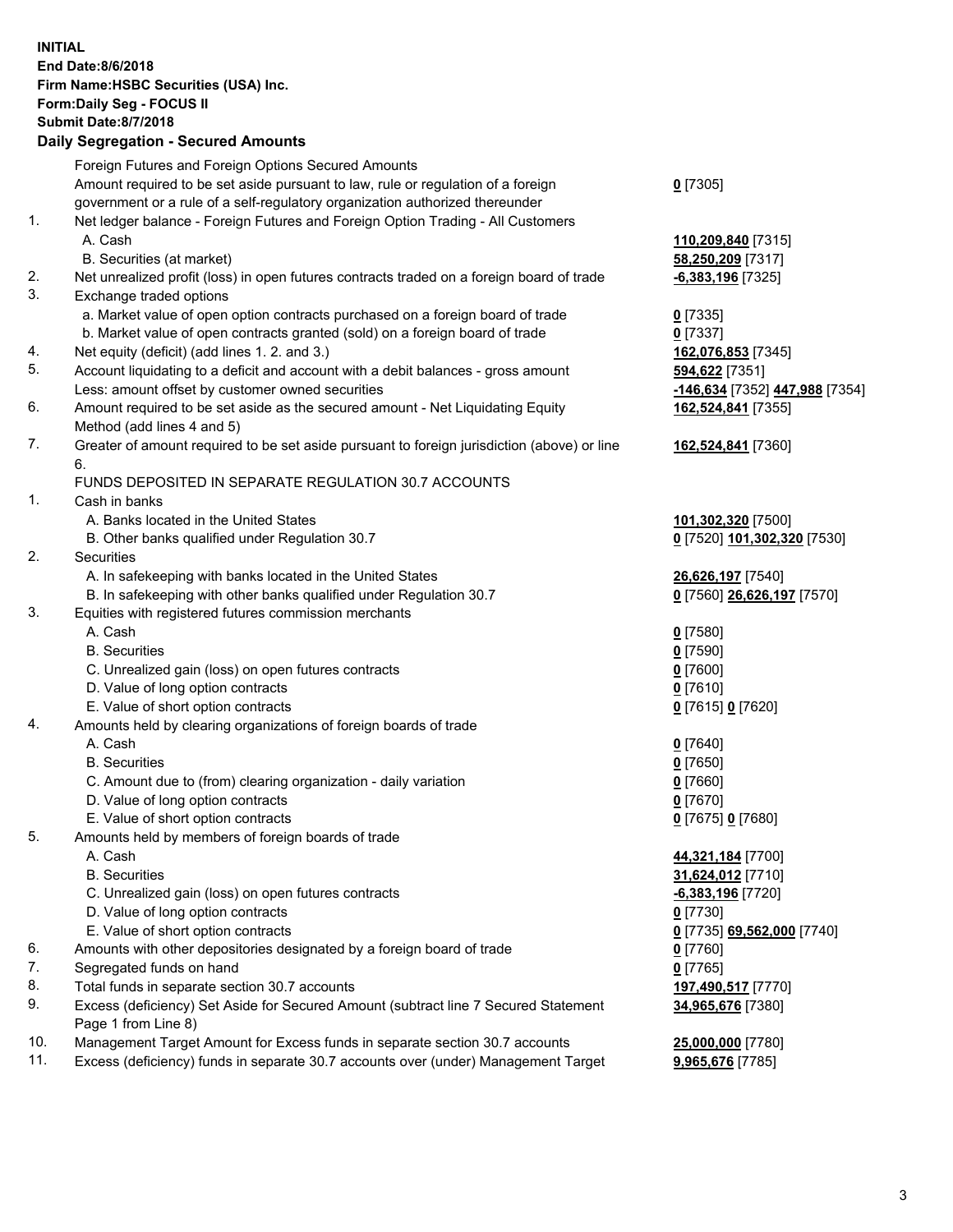| <b>INITIAL</b> | End Date:8/6/2018<br>Firm Name: HSBC Securities (USA) Inc.<br>Form: Daily Seg - FOCUS II<br><b>Submit Date: 8/7/2018</b><br>Daily Segregation - Segregation Statement                                 |                                                                           |
|----------------|-------------------------------------------------------------------------------------------------------------------------------------------------------------------------------------------------------|---------------------------------------------------------------------------|
| 1.             | SEGREGATION REQUIREMENTS(Section 4d(2) of the CEAct)<br>Net ledger balance                                                                                                                            |                                                                           |
|                | A. Cash<br>B. Securities (at market)                                                                                                                                                                  | 89,968,773 [7010]<br>1,490,122,808 [7020]                                 |
| 2.<br>3.       | Net unrealized profit (loss) in open futures contracts traded on a contract market                                                                                                                    | 262,638,031 [7030]                                                        |
|                | Exchange traded options<br>A. Add market value of open option contracts purchased on a contract market<br>B. Deduct market value of open option contracts granted (sold) on a contract market         | 292,070,638 [7032]<br>-122,627,775 [7033]                                 |
| 4.<br>5.       | Net equity (deficit) (add lines 1, 2 and 3)<br>Accounts liquidating to a deficit and accounts with                                                                                                    | 2,012,172,475 [7040]                                                      |
| 6.             | debit balances - gross amount<br>Less: amount offset by customer securities<br>Amount required to be segregated (add lines 4 and 5)                                                                   | 17,016,121 [7045]<br>-17,016,092 [7047] 29 [7050]<br>2,012,172,504 [7060] |
| 7.             | FUNDS IN SEGREGATED ACCOUNTS<br>Deposited in segregated funds bank accounts                                                                                                                           |                                                                           |
|                | A. Cash<br>B. Securities representing investments of customers' funds (at market)<br>C. Securities held for particular customers or option customers in lieu of cash (at<br>market)                   | 25,844,770 [7070]<br>$0$ [7080]<br>210,009,314 [7090]                     |
| 8.             | Margins on deposit with derivatives clearing organizations of contract markets<br>A. Cash                                                                                                             | 467,325,079 [7100]                                                        |
|                | B. Securities representing investments of customers' funds (at market)<br>C. Securities held for particular customers or option customers in lieu of cash (at<br>market)                              | 22,549 [7110]<br>1,203,687,894 [7120]                                     |
| 9.<br>10.      | Net settlement from (to) derivatives clearing organizations of contract markets<br>Exchange traded options                                                                                            | 10,916,054 [7130]                                                         |
| 11.            | A. Value of open long option contracts<br>B. Value of open short option contracts<br>Net equities with other FCMs                                                                                     | 292,070,638 [7132]<br>-122,627,775 [7133]                                 |
|                | A. Net liquidating equity<br>B. Securities representing investments of customers' funds (at market)<br>C. Securities held for particular customers or option customers in lieu of cash (at<br>market) | 8,025,376 [7140]<br>$0$ [7160]<br>$0$ [7170]                              |
| 12.<br>13.     | Segregated funds on hand<br>Total amount in segregation (add lines 7 through 12)                                                                                                                      | 76,425,600 [7150]                                                         |
| 14.<br>15.     | Excess (deficiency) funds in segregation (subtract line 6 from line 13)<br>Management Target Amount for Excess funds in segregation                                                                   | 2,171,699,499 [7180]<br>159,526,995 [7190]<br>147,000,000 [7194]          |
| 16.            | Excess (deficiency) funds in segregation over (under) Management Target Amount<br>Excess                                                                                                              | 12,526,995 [7198]                                                         |